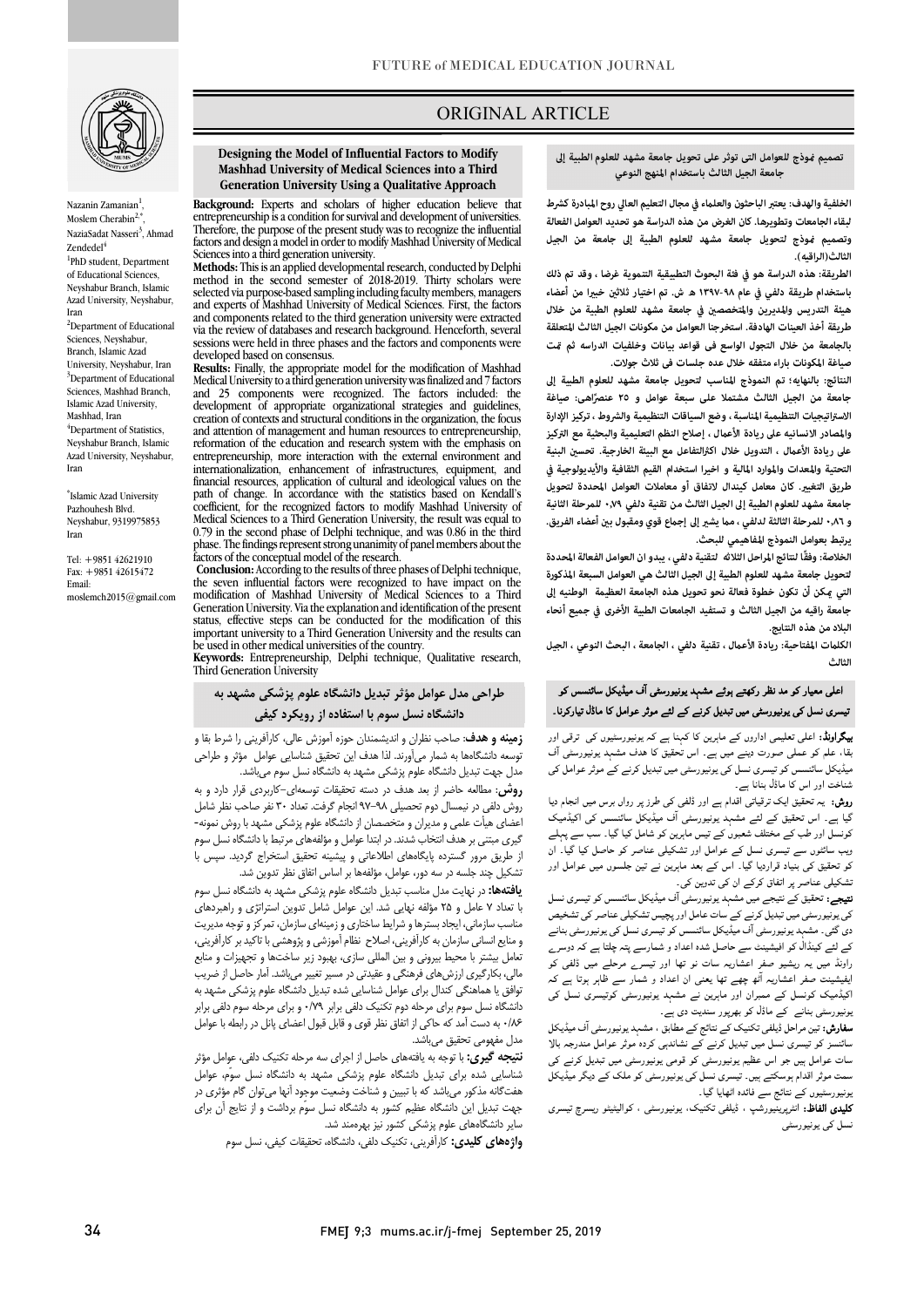#### **INTRODUCTION**

The duty of universities was education and research in the past. It has changed recently and a third duty has been undertaken by universities in accordance with the global developments and changes, as well as in relationship among three key operators of innovative national systems (industry, government, university). The third duty is entrepreneurship in the university and engagement in social and economic development of the community. (1) In our country, most of universities are involved in the first generation while a limited number are considered in the second generation, and the third generation of universities is not conducted at all. Consequently, many of graduates do not have sufficient skills of entrepreneurship and are not successful to find an occupation (2). Based on the traditional duty of the universities (first generation), there is great number of graduates in the job market; it is an essence to make fundamental modification in the education and research structure of important universities toward Third Generation University; that are duty-oriented and focus on research and technology. Forty-two percent of graduates are unemployed and 850.000 people are added to this percentage, annually. Fifteen to twenty thousands of Ph.D. graduates are unemployed and more than 7.500.000 people are added, annually. The graduates of universities who work in service jobs such as plagiarism of scientific documents or selling their documentation have increased unfortunately. There are several issues that the educational system dealing with in the country includes: writing dissertation for others, separate performance of higher education without attention to the quality and quantity of the needs of society and industry, incompatibility between employees and occupations, promotion of marketing in educational institutes, the increase of higher education centers (up to 2800 center), lack of development model and roadmap in higher education, brain drain that worth more than \$ 60 billion, and political approaches in educational centers. The mentioned issues result in billions of dollars damages which threaten the national interests in long terms.

Development in different arenas that happened in some countries in the last two decades has brought higher education to new enhancement including employmentbased education, the growth of problem-based research, and higher education accountability to industry and society. Therefore, the higher education here means handling education and research duty along with the new duty that is active participation in technology development, as well as individual, organizational, and international business (4). It is expected that universities, relying on its core duty of education and research, create knowledge-based business in order to apply graduates' capabilities and realize continuous growth of university, industry, governance and other parts of the society in all arenas (5). A Third Generation University is innovative, risky and trains entrepreneurship behaviors (6). Kyrö explains the concepts of Third Generation University as follows: in the first step, the university performs as an entrepreneur organization, in the second step, university

 have the characteristics of an entrepreneur and in the third step, the interactions between the university and the community is based on entrepreneurial attitude (7). Therefore, the Third Generation University is a place that new occupations are created. They support entrepreneurs Consequently, the entrepreneurs have access to library, laboratories, growth centers, etc. In these universities, opportunities are provided for the investors in order to run career skills of the majors and also the management skills, and how to use opportunities and innovations are taught to the students. Furthermore, the realities and essences of the market are provided for the students and creative and new students. The graduates of the Third Generation Universities do not wait to look for a job after graduation, otherwise, they would be an entrepreneur (8). members including faculty members, students and other staff including educational, financial and marketing supports. new business centers (6). Beyond theoretical education, the ideas are welcomed. This develops entrepreneurship among

 Entrepreneurship does not have a long history in medical economic, social, and cultural development program, the development of entrepreneurship have become a part of the medical university plans. Although education is not the only factor to develop entrepreneurship in medical sciences, it is highly important as a minor component of a development sciences. In our country, in accordance with the third system (9).

 Health Higher Education System in the Islamic Republic of Iran has established the health system modification plan in which great dutys are mentioned for the Health Higher upgrade the effectiveness of higher education in the realization of this program, a clear roadmap has been prepared in accordance with the strategic documents. Consequently, practical and feasible programs have been documents have been considered: Education in order to realize the program. In order to provided in a systematic structure. The following strategic

## *Iran vision in 2025*

 *General policies of the health system communicated by the Supreme Leader*

#### *Comprehensive scientific health map*

*Documents of Cultural Revolution Council* 

 Based on the strategic documents, the duty of health higher education is described as follow: "providing and training human resources that are committed, professional and health system"; accordingly, there are guidelines and administrative instructions to realize macro policies including developmental and innovative plans in medical educations. One of these programs is the creating third should work with industry; otherwise, they would result in recession. Although, to some extent, the interaction between industry and university is in good condition in clinical and therapeutic fields, special attention is required for the Accordingly, the medical universities of the country should identify their special characteristics, so that they can be less entrepreneur based on the local and national needs in the generation universities (3). Medical Sciences Universities commercialization of the basic medical sciences (10).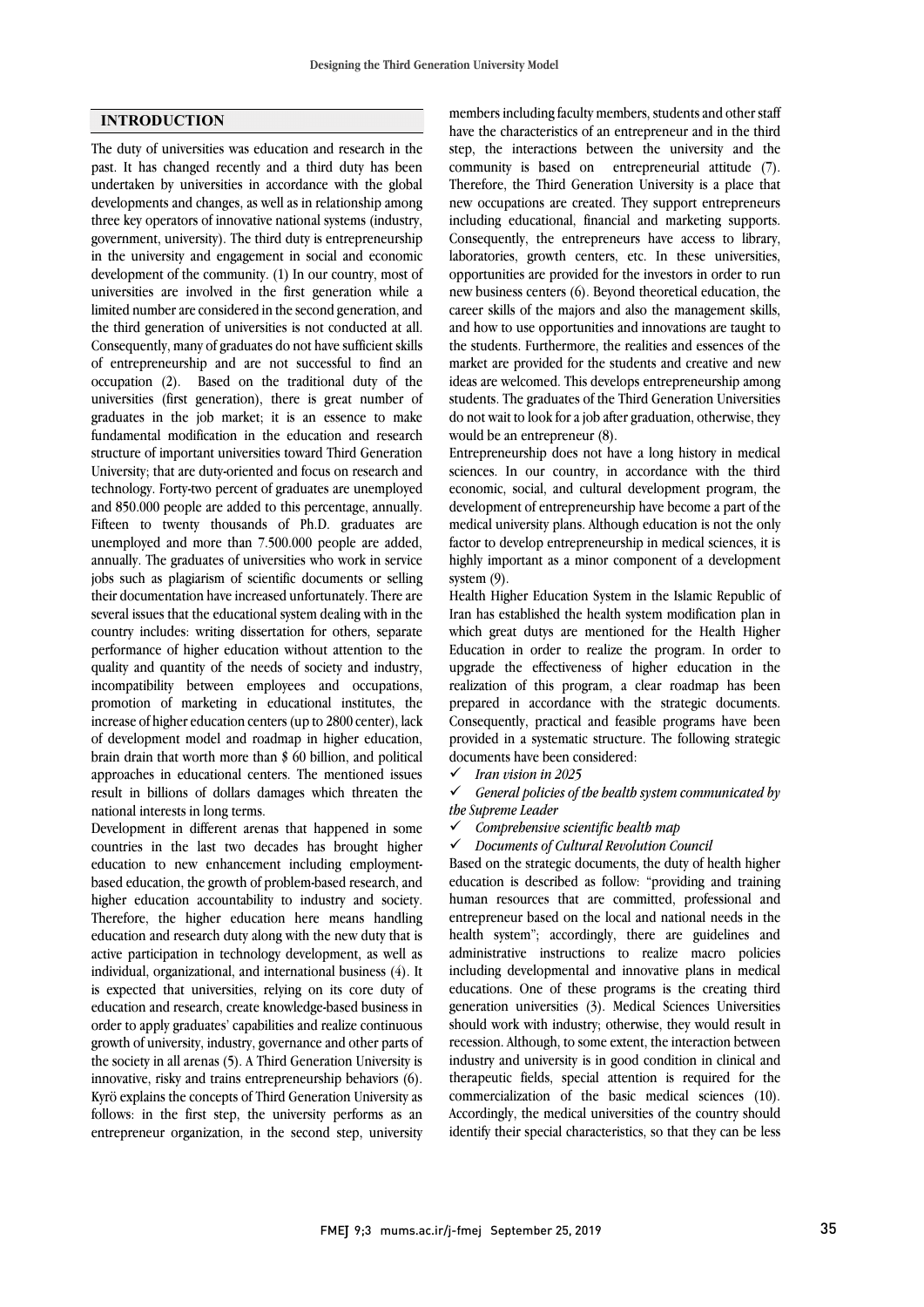$\overline{a}$ 

so that the organization can program in order to make it accountable to the changing condition of the society. Therefore, it is necessary for the universities to write their duties, identify their strengths and weaknesses in order to obtain the influential factors in order to become a third l, dependent on the general budget. This is highly important generation university (3).

## **METHODS**

 This is an applied developmental research that was second semester of 2018-2019 and Delphi method was used. Delphi method is originally developed as a systematic, interactive, and forecasting method that relies on a panel of experts. Sampling method was based on the purpose; the experiences. There were 30 participants in each phase that had the inclusion criteria; seventeen of them were faculty members, four of them were full professors, five participants were associate professors, eight of them were assistant Ph.D. The inclusion criteria were as follows: all members should have had educational and research experiences, be acquainted with the concept of the third generation university, have experiences in management of decision field, and have had related research works. The consent was signed in person and the purposes of the study were explained. The exclusion criteria was participants' lack of interest to continue or not participating in the Delphi theories and authentic documents in databases, the models were analyzed, and the factors and components (8 factors conducted in Mashhad University of Medical Sciences in the participants were selected based on their resumes and professors, and the others were students of professional making in educational organization while being expert in this meetings. In the beginning, a thorough review was done in and 25 components) were extracted.

 The extracted titles were reviewed by the researcher and components was designed in order to modify Mashhad University of Medical Sciences to a third generation university. Delphi meetings were held in three phases. After identification of experts, the time and place of the meetings importance of every factor and component of the checklist both verbally and in written (they said if they agree or disagree and explained their opinion). Moreover, the participants were asked to incrition officer ractors of components that were not written in the checklist. At the end of meeting, all answers and opinions of the participants were analyzed. Any variable that was agreed by more than 70 percent of Delphi panel members, was considered significant and retained in the model, otherwise, they were deleted. were corrected based on the participants' opinion. In this phase, the panel members disagreed with one factor and one components and added one new factor and 5 components. In the second phase, 8 factors and 29 components were the experts expressed their opinions both verbally and in written. The participants were asked to express their opinions about the criteria of the first phase in Likert based on that a check list including 8 factors and 25 were settled. The experts expressed their opinion about the participants were asked to mention other factors or Furthermore, the writing of the factors and components mentioned in the checklist. In the second Delphi meeting,

 made their suggestions. After gathering and analyzing the opinions of the panel members, the factors and components that obtained the average score of 4 and a bit more were kept in the study and the variables that were approximately equal Finally, 7 factors and 25 components were agreed by the panel members in order to be included in the model of modifying Mashhad University of Medical Sciences to a third generation university (in this phase, one factor and 4 among members and lack of homogeneity in their answers, the third phase of Delphi technique was held. The members' opinion about the importance of factors and components were gathered. The results of this phase showed that the components) were more than 4 and no factor or component was deleted in this phase. Consequently, the model of modifying Mashhad University of Medical Sciences to a third scale with level of "totally agree" to "totally disagree" and or less than 4 were omitted and extracted from the model. components were deleted). In total, due to disagreement scores of all factors and components (7 factors and 25 generation university was finalized.

#### **RESULTS**

 In terms of personal information, 60 percent of participants (18 persons) were male and 40 percent (12 persons) were female. 17 participants (57 percent) were faculty members and  $13$  of them  $(43 \text{ percent})$  were managers and staff of Mathel University of Mathel Sciences Mashhad University of Medical Sciences.

 During Delphi meetings, the answers were categorized, the similar opinions were merged, the repeated ones were omitted, and the long items were summarized. Of the total components were omitted, and one factor and five components were added. In total, the checklist including factors, components and indexes to modify Mashhad University of Medical Sciences to a Third Generation University was designed in the second phase of the meetings<br>and 8 fectors and 20 separate was acreed number of 8 factors and 25 components, one factor and one and 8 factors and 29 components were agreed.

 After the analysis of answers in the second phase and integration of similar ideas and deleting the repeated ones, from the 8 factors and 29 components, one factor and four any changes. Then, due to disagreement of panel members, the third level of Delphi technique was conducted. After gathering experts' opinions about the importance of all factors and components, the third level of Delphi technique of all factors and components (7 factors and 25 components) was higher than 4 and no factor or component was deleted in this phase. Therefore, the final model of modifying Mashhad University of Medical Sciences to a Third Generation University was finalized with 7 factors and 25<br>components components were deleted, and the rest remained without was done. The results of this phase presented that the score components.

 Furthermore, Kendall's coefficient of concordance was used in order to agree on the answers and opinions. Kendall's coefficient of concordance is a scale to determine the degree person. Actually, via this scale the rank correlation among k collections can be found. This scale is useful especially in the of agreement among different categories of N objects or studies related to "Interjudge Reliability".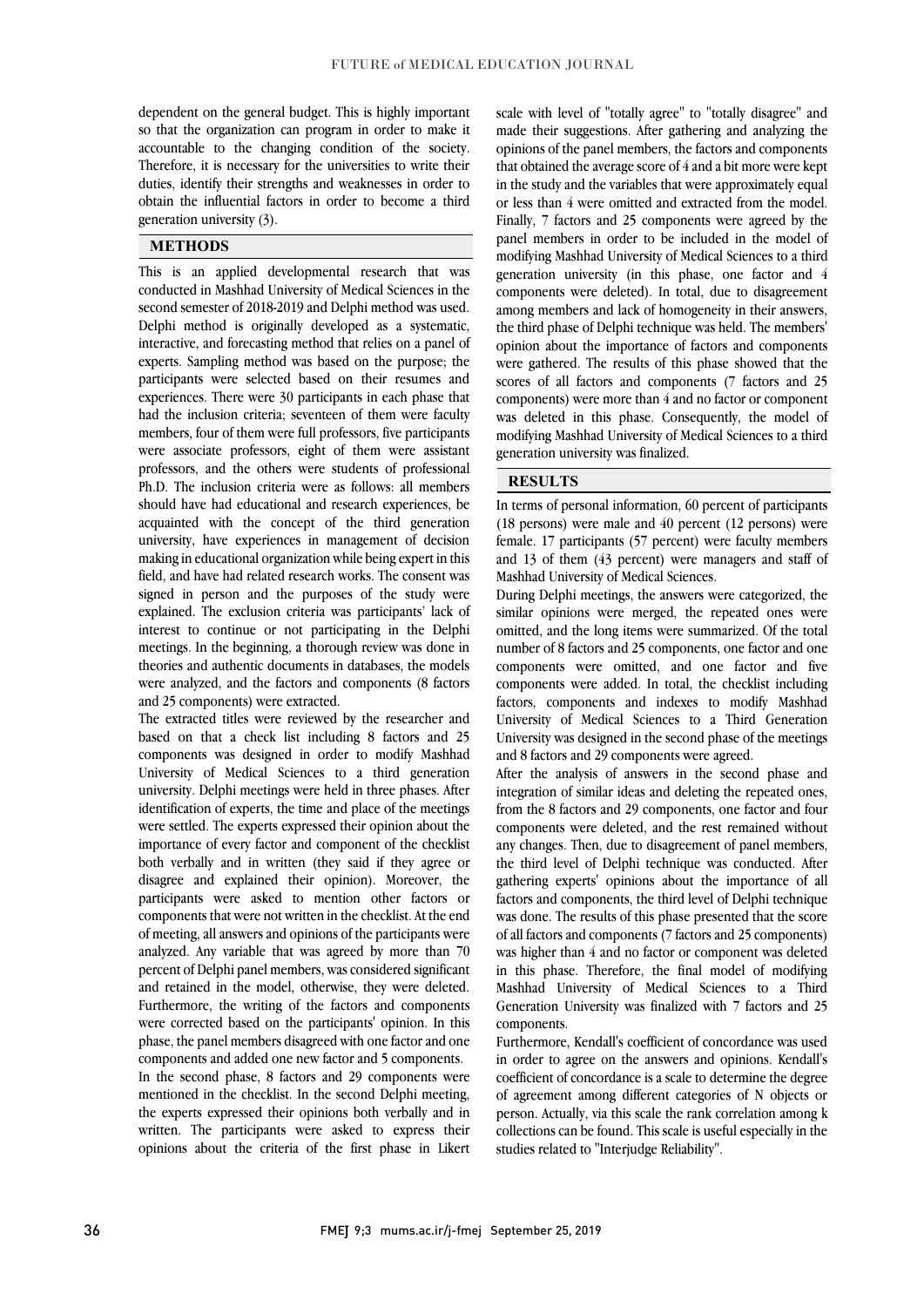| university                                                                                                 |                                                                                                                                                                                                 |
|------------------------------------------------------------------------------------------------------------|-------------------------------------------------------------------------------------------------------------------------------------------------------------------------------------------------|
| Writing appropriate strategies for the organization                                                        | Being an entrepreneur in the strategic documents and programs, the strategy of<br>transforming technology, entrepreneurial approach of professors                                               |
| Reforming the legal and administrative support system                                                      | Paying attention to multidisciplinary and interdisciplinary systems, reforming<br>syllabus, effective assessment and the feedback of performance, rules and<br>regulations and guidelines       |
| Creating structural contexts and conditions in the organization                                            | Promoting entrepreneurial culture, supporting innovations, planning the<br>university syllabus                                                                                                  |
| Focusing of organizations' leadership and management on<br>entrepreneurship                                | Managers' intellectual property, supportive management, entrepreneurship<br>management in higher education, developing entrepreneurial capabilities and<br>wealth generation in senior managers |
| Developing capabilities and abilities of human resources                                                   | Entrepreneurship training courses, extracurricular activities and seminars,<br>complementary empowerment measurements                                                                           |
| More interaction with outside of the organization (national and<br>international) and internationalization | Enhancing international collaboration, supporting research activities outside the<br>university and international ones, increasing communications and educational<br>and research grants abroad |
| Enhancing infrastructures, equipment and financial resources                                               | Facilities and equipment, funds, allocation of funds                                                                                                                                            |
| Paying attention to cultural and religious issues and values of<br>society in the path of change           | The governing values of the society, preparing the culture of the society                                                                                                                       |

**Table 1. The primary checklist of factors and components to transform Mashhad University of Medical Sciences to a third generation** 

Kendall's Coefficient of Concordance presents that basically people who have categorized issues based on their importance have similar criteria and they have agreement in this regard (11).

The results of Kendall's Coefficient of Concordance was 0.79 in the second phase of Delphi technique and 0.86 in the third phase demonstrated unanimous agreement of the members about the aspects of the model. Finally, after confirmation of the conceptual model by the experts in Delphi technique and the confirmation of Interjudge reliability, the model was designed as shown in figure 1.

Moreover, in order to strengthen the results of the study, the significance of all identified factors and components were evaluated via student's t-test, comparing mean with a fixed number. In this test, the scores of participants' viewpoints about each variable were calculated and then the averages of their scores were compared with 4. This test showed that whether the identified factors and components were higher than 4 or not.

In accordance with the mentioned explanations, and estimation of the required parameters and calculation of ttest and p-value, the results demonstrate that all factors and components studied in the third level of Delphi technique were significant. Therefore, all assumed variables of the conceptual model including 7 factors and 25 components were identified and finalized in the model of modifying Mashhad University of Medical Sciences to a third generation university. Table 2 presents the findings related to the factors of the model and the components; however the indexes are not presented in the research.

According to the recorded findings in table 2 that were calculated with P-value, the assumption of statistical zero or actually the assumption of the level of experts' disagreement was rejected in the level of test error ( $\alpha$ =0.05). It could be concluded that these factors are significant with the confidence factor of 95 percent and are significant factors in modifying Mashhad University of Medical Sciences to a third generation university.

 However, the question is that whether the level of significance and influence of each factor is similar from the experts' point of view or not. This question was responded of factors to be ranked. Therefore, conducting ANOVA test and the result of F-Fisher and P-value that were 1.697 and 0.125, respectively; there was found no reason to reject the  $\frac{1}{2}$  could be stated that from the experts' viewpoint, the level of influence of identified factors to modify Mashhad University of Medical Sciences to a third generation university is similar and there is no significant difference between the levels of importance of the factors. Figure 2 clearly depicts the level of<br>influence or importance of each factor along with the scatter rate of each factor. However, it should be noted that these differences are not significant and their levels of influence are similar. Therefore, there is no priority among the factors to generation university.  $\overline{a}$ using one-way ANOVA test in order to assess the importance assumption (P-value =  $0.125 > \alpha = 0.05$ ). Therefore, it importance of the factors. Figure 2 clearly depicts the level of modify Mashhad University of Medical Sciences to a third

## **DISCUSSION**

 Reviewing the models of the third generation university, it insist that entrepreneur university have entrepreneurial activities while the other group of models such as Guerrero and Urbano (2010) focus on the influential factors on the several studies have been conducted on entrepreneur universities and their factors and components, few studies could be found to identify the influential factors on could be understood that a group of them such as the models of Ropke (1998), Jacob et al (2003) and Etzkowitz (2004) formation of third generation universities (12-15). Although becoming entrepreneur in the Medical Universities of the country directly. It should be noted that the third millennium universities are of high importance for the Deputy of Education, Ministry of Health and have provided special packages for innovations based on higher education.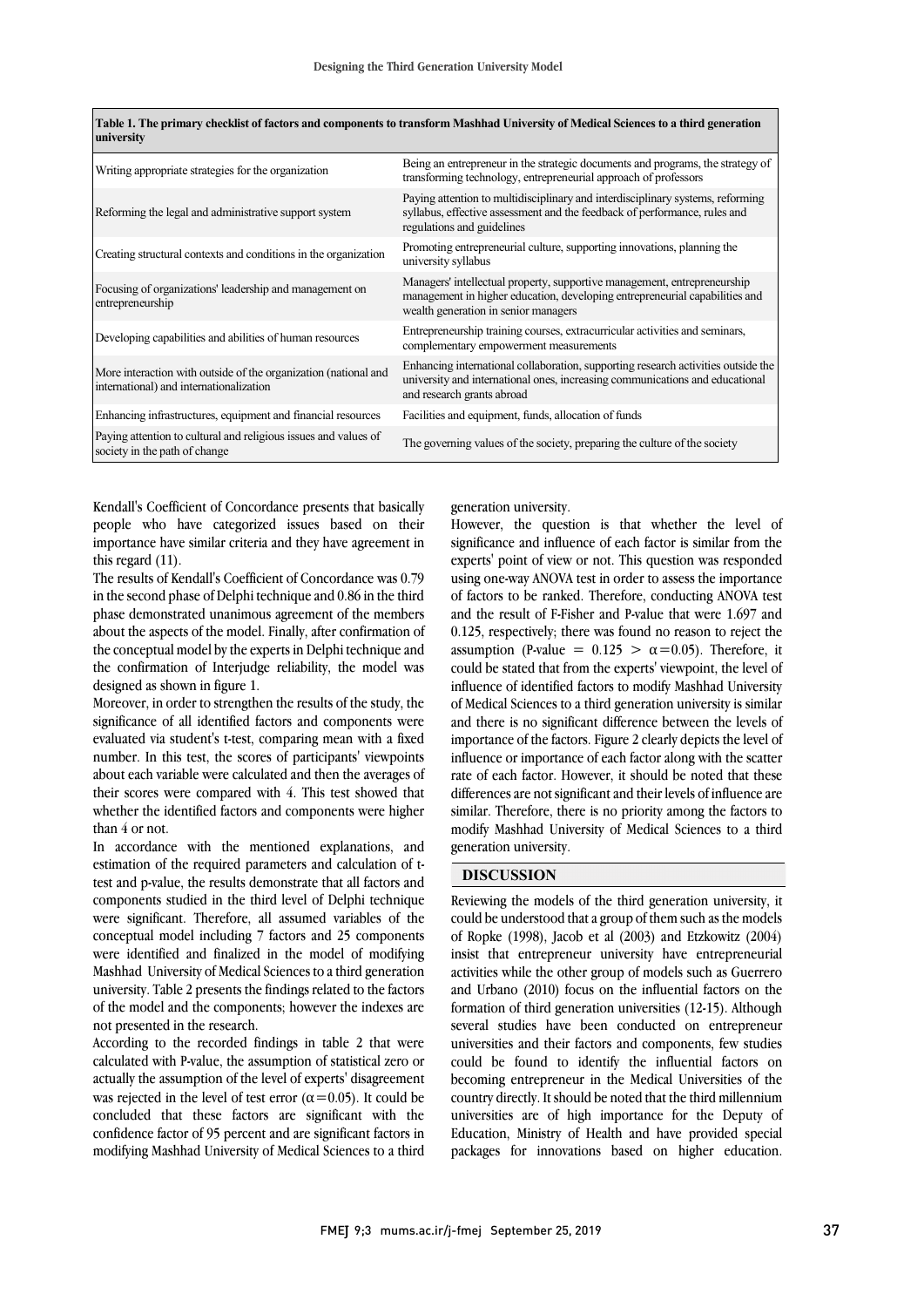

**Figure 1. Final conceptual model extracted from Delphi technique (Model of transforming Mashhad University of Medical Sciences to a Third Generation University**)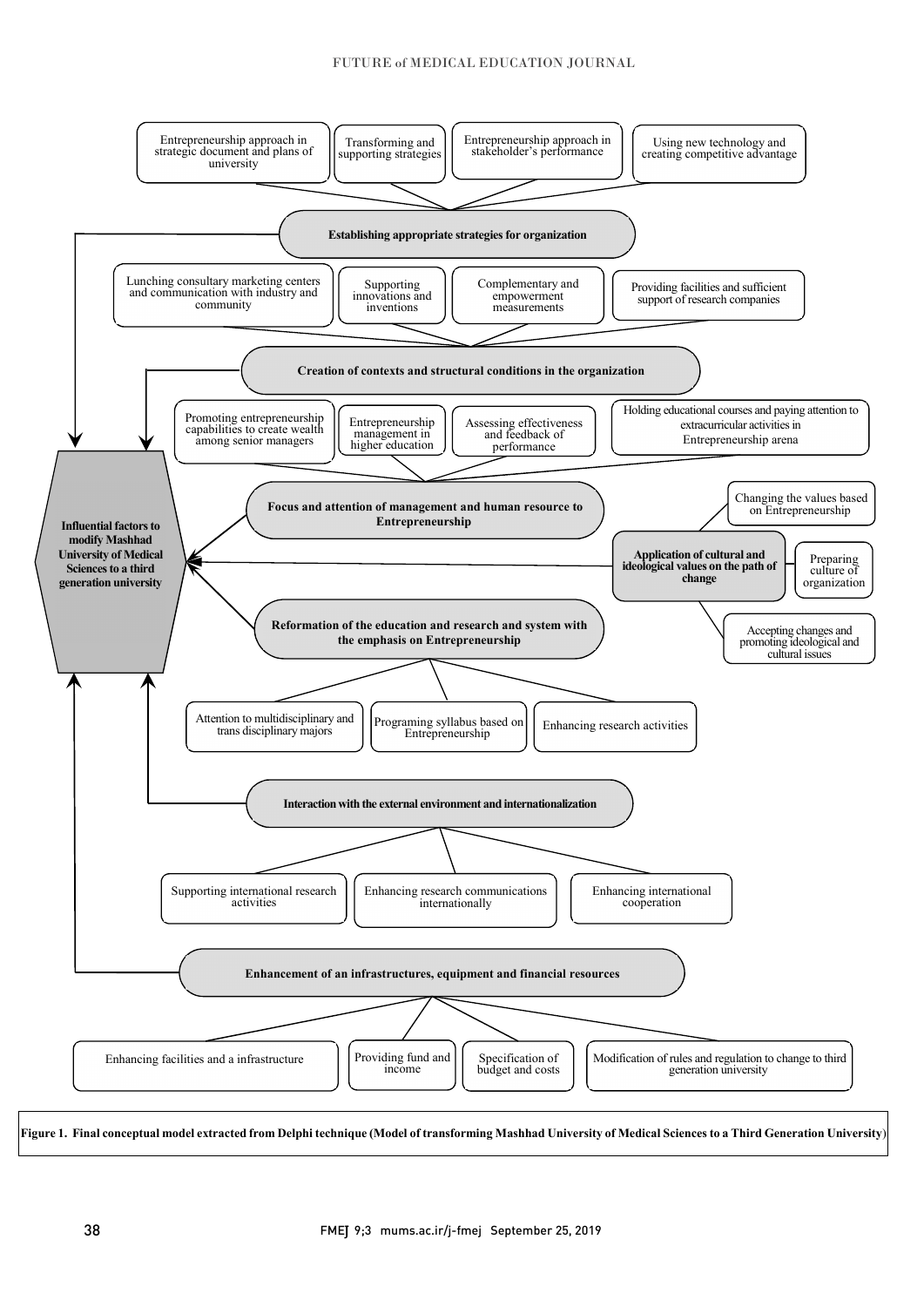**Table 2. Student's t-test in order to analyze the significance of the level of panel members' agreement (expert group) about the identified factors to transform Mashhad University of Medical Sciences to a third generation university**

| <b>Identified factors</b>                                                                             | <b>Distribution of relative frequency</b><br>percentage of experts' responses |          |                |       | <b>Descriptive</b><br>statistics |         | <b>Test results</b>   |                     |                       |           |          |
|-------------------------------------------------------------------------------------------------------|-------------------------------------------------------------------------------|----------|----------------|-------|----------------------------------|---------|-----------------------|---------------------|-----------------------|-----------|----------|
|                                                                                                       | Totally disagree                                                              | disagree | To some extent | agree | Totally agree                    | average | deviation<br>Standard | <b>T</b> statistics | Degrees of<br>freedom | $P-value$ | result   |
| Writing appropriate strategies for the<br>organization                                                | 0%                                                                            | 0%       | $0\%$          | 4%    | 96%                              | 4.96    | 0.21                  | 22.000              | 22                    | 0.000     | accepted |
| Creating structure context and conditions in<br>the organization                                      | 0%                                                                            | 0%       | 0%             | 30%   | 70%                              | 4.70    | 0.47                  | 7.091               | 22                    | 0.000     | accepted |
| Focusing the management and human<br>resources of the organization on<br>entrepreneurship             | $0\%$                                                                         | 0%       | 0%             | 30%   | 70%                              | 4.70    | 0.47                  | 7.091               | 22                    | 0.000     | accepted |
| Reforming educational and research<br>system with emphasis on<br>entrepreneurship                     | $0\%$                                                                         | 0%       | 0%             | 22%   | 78%                              | 4.78    | 0.42                  | 8.899               | 22                    | 0.000     | accepted |
| More interaction with outside environment<br>(national and international) and<br>internationalization | $0\%$                                                                         | $0\%$    | $0\%$          | 9%    | 91%                              | 4.91    | 0.29                  | 15.199              | 22                    | 0.000     | accepted |
| Enhancement of infrastructures,<br>equipment and financial resources                                  | $0\%$                                                                         | $0\%$    | $0\%$          | 17%   | 83%                              | 4.83    | 0.39                  | 10.223              | 22                    | 0.000     | accepted |
| Using cultural and religious values in the<br>path of change                                          | 0%                                                                            | 0%       | 0%             | 30%   | 70%                              | 4.70    | 0.47                  | 7.091               | 22                    | 0.000     | accepted |



**Figure 2. Comparing the level of importance of each influential and significant factor on the modification of Mashhad University of Medical Sciences to a third generation university**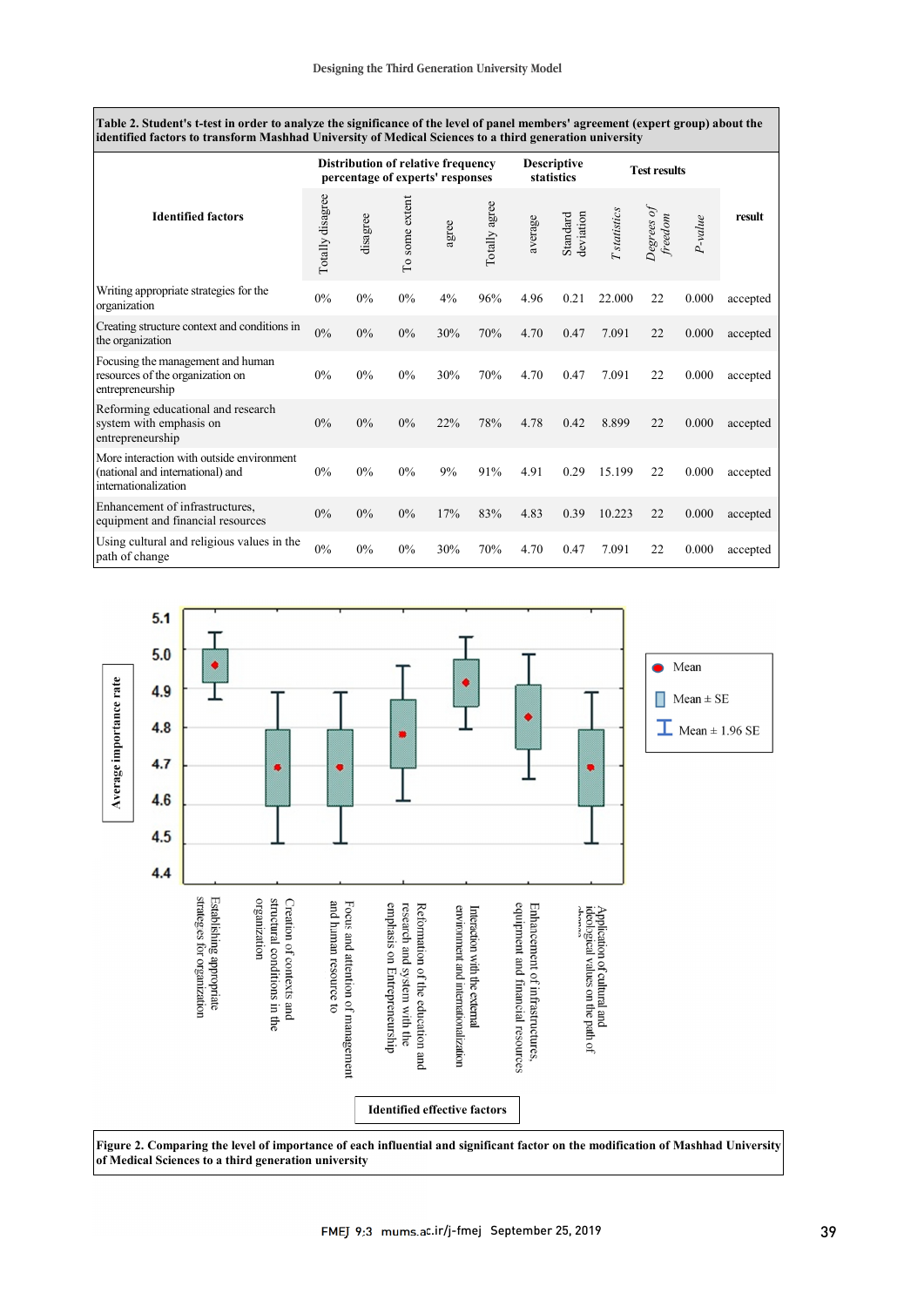On the condition that the medical universities of the country become Third Generation University, their status in the knowledge-based economy would be explained and their dependency on governmental budget would be minimized. Entrepreneurship in health would lead to the convert of cost economy to wealth, development of service export and medical products, increase of interaction among governments in different arenas such as currency exchange, decrease of consumerism and providing thousands of job opportunities for the graduates (1).

The current study had a qualitative approach and attempted to consider all influential factors in modification of the Third Generation University. Therefore, the main factors and components of the third generation universities were identified and based on them the model has been designed. According to the perspectives of experts, it could be concluded that the influential factors to modify a Medical Sciences University to a third generation university are as follows: the development of appropriate organizational strategies and guidelines, creation of contexts and structural conditions in the organization, the focus and attention of management and human resources to entrepreneurship, reformation of the education and research system with emphasis on entrepreneurship, more interaction with the external environment and internationalization. external environment and internationalization, enhancement of infrastructures, equipment and financial resources, and application of cultural and ideological values on the path of change. The modification of universities to third generation universities and development of entrepreneurship require concurrent attention to identified factors. Moreover, the implementation of the model at universities requires establishment of policies, strategies, and action plan and also continuous assessment of the programs. Although the purpose of the current study was to design the model of third generation university, it could be noted that entrepreneurship is highly important in universities. Further studies are needed in this area. According to the findings of the study, policy makers, managers and authorities of the universities should attempt to enhance entrepreneurship at universities.

In conclusion, in accordance with the results and findings of the present study and the importance of the issue, the following items are resulted in the modification of Mashhad University of Medical Sciences to a third generation university. Following, some suggestion and solutions are mentioned:

According to the role and position of the third millennium universities in the development of the country especially in scientific issues, the authorities of Medical Sciences Universities should consider all factors and components of the suggested model in order to modify Mashhad University of Medical Sciences to a third generation university. In other words, the authorities should pay attention to the development of appropriate organizational strategies and guidelines, creation of contexts and structural conditions in the organization, the focus and attention of management and human resources to entrepreneurship, reformation of the education and research system with the emphasis on entrepreneurship, more interaction with the external environment and internationalization, enhancement of infrastructures, equipment and financial resources, and application of cultural and ideological values on the path of change.

Based on the findings of the present study, it is suggested that the authorities and managers of Mashhad University of Medical Sciences should pay special attention to the establishment of strategies, since this factor had the highest average score in the study and had the least standard deviation. It means that the experts had the least disagreement about this factor. Therefore, based on the components of this factor, it is suggested:

 The position of entrepreneurship should be clear in the duty of the university

 Managers, deputies, professors and students should have entrepreneurship approach in their performance

To support innovation and intellectual property

 To pay special attention to the level of technology in the processes and performances

In conclusion, based on the findings of the study, the factor of using cultural and ideological values should be considered specifically. Since it is less considered in other models but the findings of the present study showed that it is important and it can be influential in the modification of Mashhad University of Medical Sciences to a third generation university. Therefore, this factor is the turning point of the study and the following issues should be notified: promoting the culture of entrepreneurship in the university, development of elitist, promotion of the culture of supporting innovations, acceptance of change and promotion of cultural and ideological issues, and modifications based on entrepreneurship

It is hoped that great measurements will occur in the modification of medical universities to the third generation universities in order to save resources and provide pure knowledge and achieve knowledge-based economy, so that it can finally develop the society.

#### **Ethical considerations**

Ethical issues (Including plagiarism, informed consent, misconduct, data fabrication and/or falsification, double publication and/or submission, redundancy, etc.) have been completely observed by the authors.

### **ACKNOWLEDGEMENT**

The authors highly appreciate the experts of Mashhad University of Medical Sciences that participated in the study.

**Financial Support:** The current study was extracted from Ph.D thesis of Azad Islamic University, Neyshabour. The ethics code is: IR.MUMS.REC.1398.089.

**Conflict of interest:** The authors declare that there is no conflict of interest.